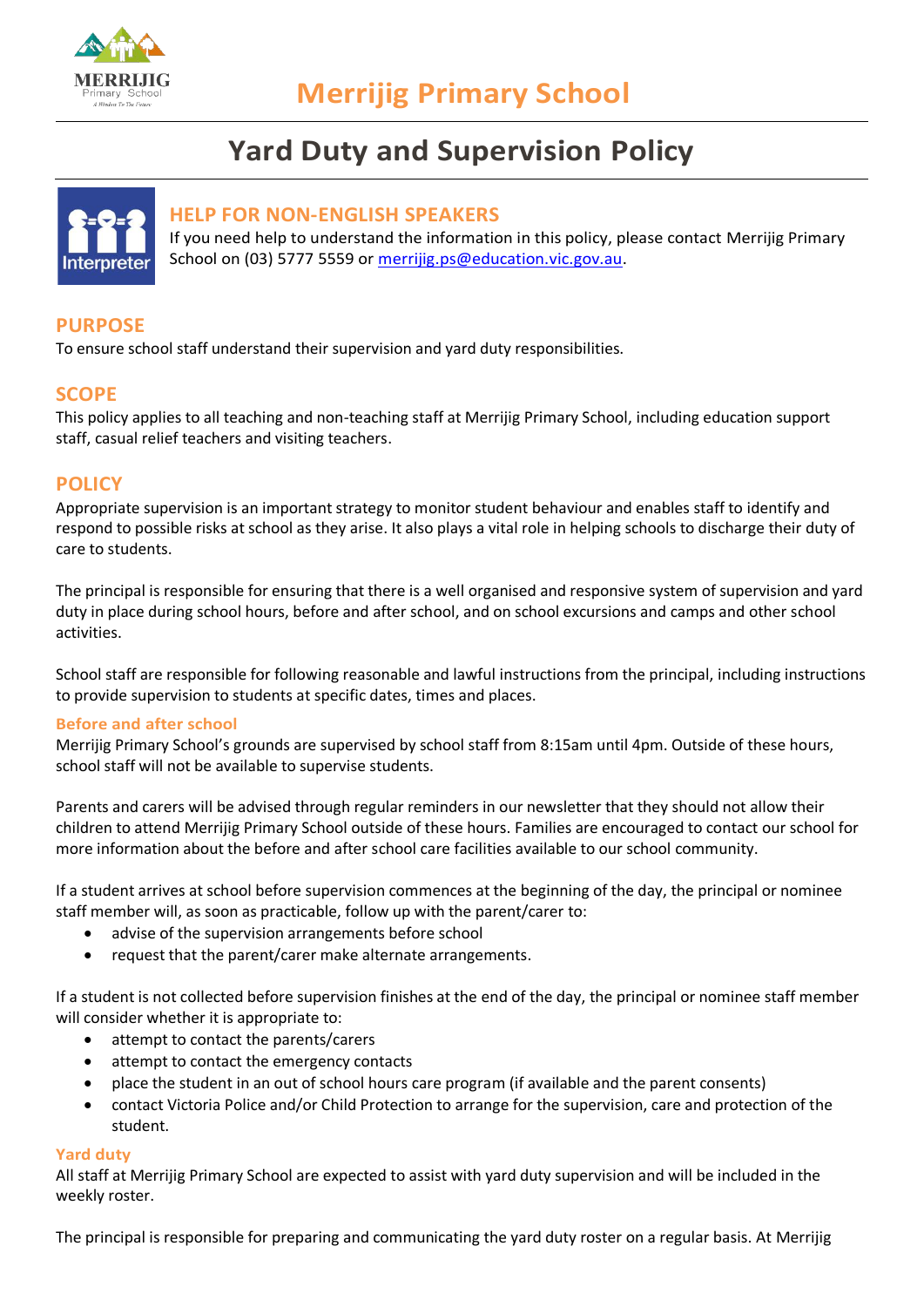Primary School, school staff supervise the entire school yard.

#### **Yard duty equipment**

School staff must:

- wear a provided safety/hi-vis vest whilst on yard duty. Safety/hi-vis vests will be stored in the First Aid cabinet
- carry the yard duty first aid bag at all times during supervision. The yard duty first aid bag will be stored in the First Aid cabinet.

Yard duty equipment must be returned after the period of supervision or handed to the relieving staff member.

#### **Yard duty responsibilities**

Staff who are rostered for yard duty must remain in the designated area until they are replaced by a relieving teacher.

During yard duty, supervising staff must:

- methodically move around the designated be alert and vigilant
- intervene immediately if potentially dangerous or inappropriate behaviour is observed in the yard
- enforce behavioural standards and implement appropriate consequences for breaches of safety rules, in accordance with any relevant disciplinary measures set out in your school's *Student Engagement and Wellbeing* policy
- ensure that students who require first aid assistance receive it as soon as practicable
- log any incidents or near misses as appropriate on Compass
- if being relieved of their yard duty shift by another staff member (for example, where the shift is 'split' into 2 consecutive time periods), ensure that a brief but adequate verbal 'handover' is given to the next staff member in relation to any issues which may have arisen during the first shift.

If the supervising staff member is unable to conduct yard duty at the designated time, they should contact the principal with as much notice as possible prior to the relevant yard duty shift to ensure that alternative arrangements are made.

If the supervising staff member needs to leave yard duty during the allocated time, they should contact the principal but should not leave the designated area until the relieving staff member has arrived in the designated area.

If a relieving or next staff member does not arrive for yard duty, the staff member currently on duty should send a message to the office/staffroom and not leave the designated area until a replacement staff member has arrived.

Should students require assistance during recess or lunchtime, they are encouraged to speak to the supervising yard duty staff member.

#### **Classroom**

The classroom teacher is responsible for the supervision of all students in their care during class.

If a teacher needs to leave the classroom unattended at any time during a lesson, they should first contact front office for assistance. The teacher should then wait until another staff member has arrived at the classroom to supervise the class prior to leaving.

## **School activities, camps and excursions**

The principal and leadership team are responsible for ensuring that students are appropriately supervised during all school activities, camps and excursions, including when external providers are engaged to conduct part or all of the activity. Appropriate supervision will be planned for school activities, camps and excursions on an individual basis, depending on the activities to be undertaken and the level of potential risk involved.

#### **Digital devices and virtual classroom**

Merrijig Primary School follows the Department's [Cybersafety and Responsible Use of Technologies Policy](https://www2.education.vic.gov.au/pal/cybersafety/policy)

While parents are responsible for the appropriate supervision of students accessing virtual classrooms from home:

• student attendance will be monitored daily